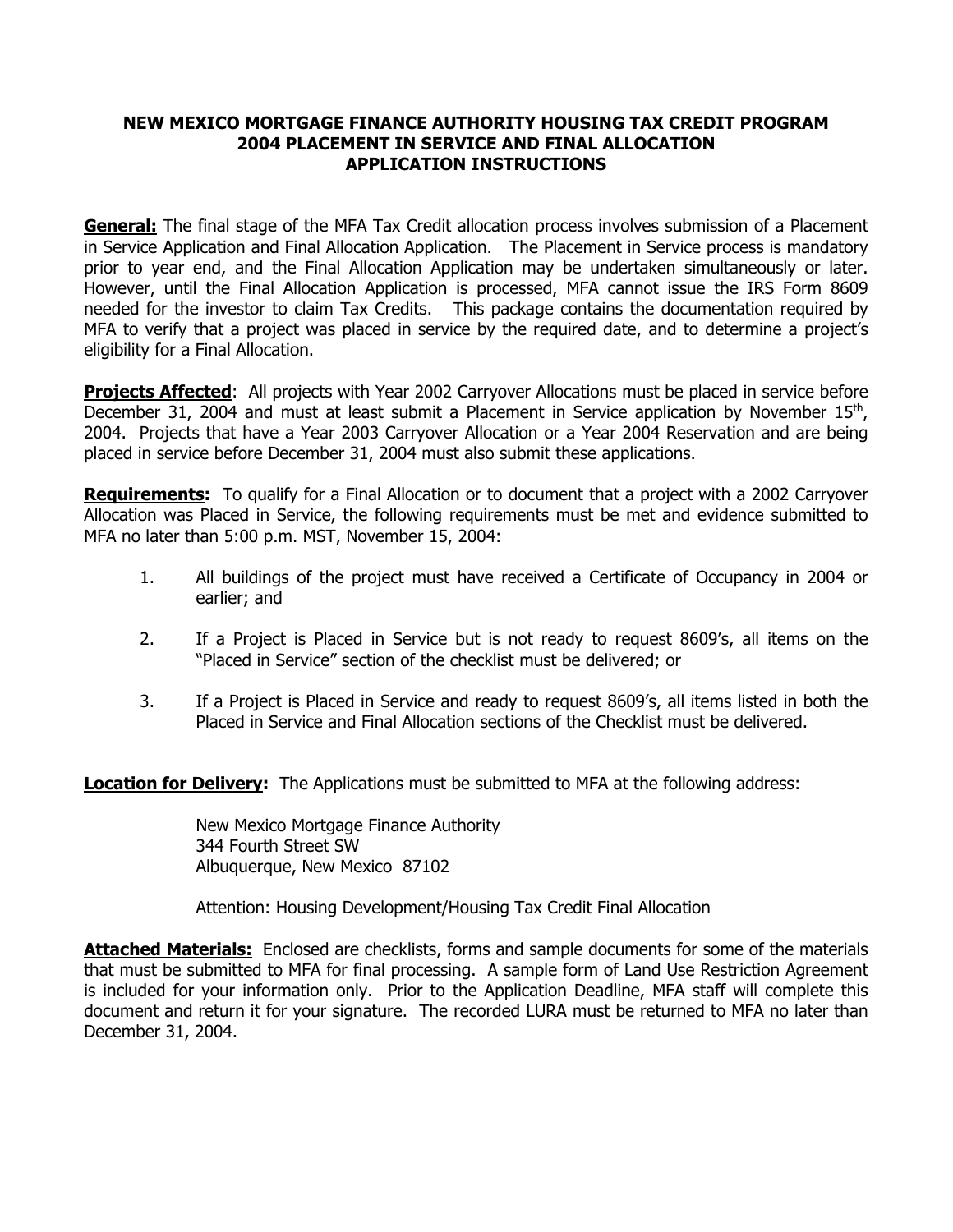# **Processing Steps for Placement in Service and Final Allocation:**

- 1. MFA prepares and delivers the Land Use Restriction Agreement ("LURA");
- 2. **November 15th**, Applicant submits Placement in Service or Final Allocation Application to MFA;
- 3. Owner executes LURA, records in appropriate county, and delivers the same to MFA prior to December 31, 2004.
- 4. MFA reviews Applications for completeness, underwrites project to ascertain financial viability, and recalculates the credit amount for Final Allocations;

**Further Information:** Contact Linda Bridge (505) 767-2262 or Iris Encinias at (505) 767-2233.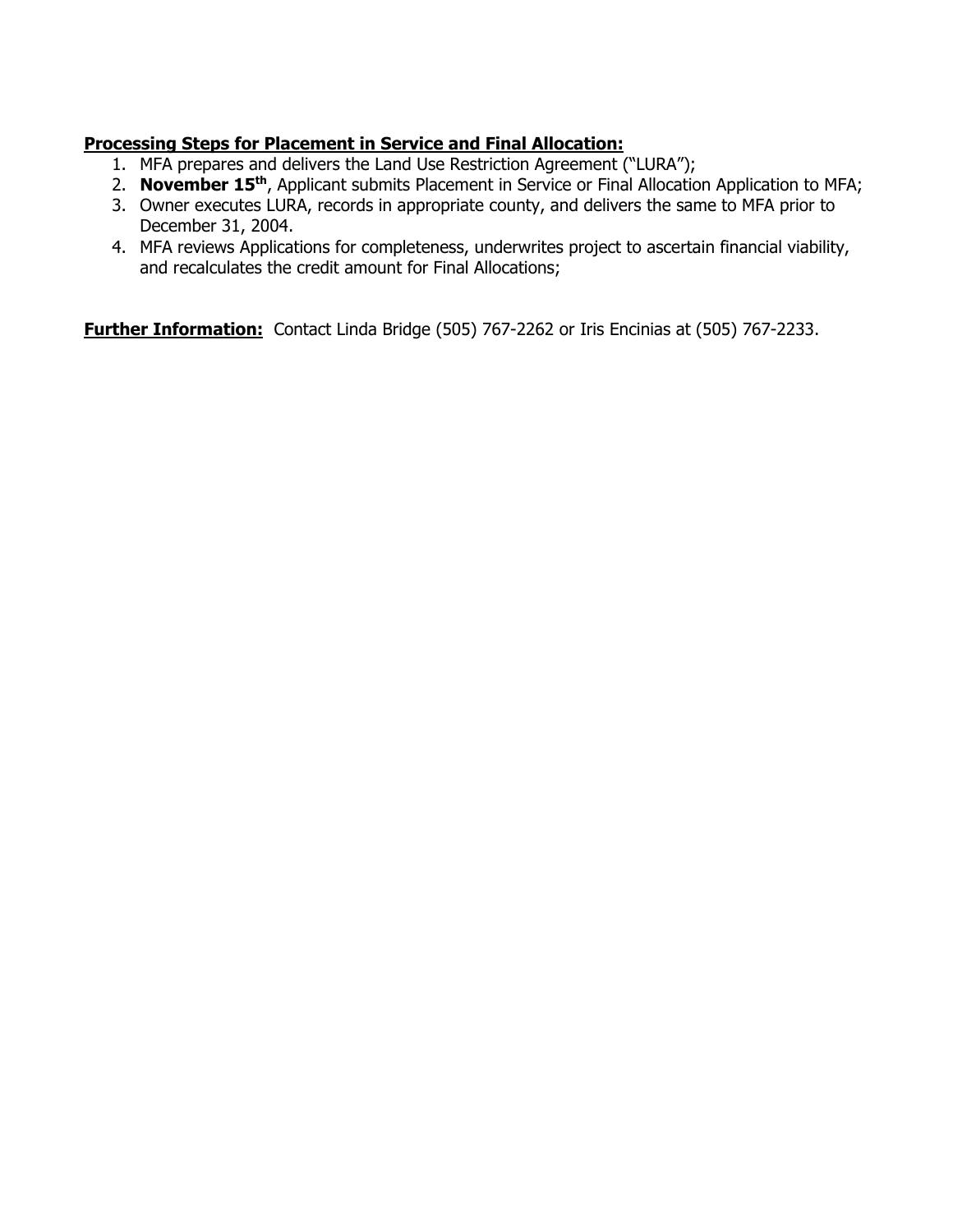### **HOUSING TAX CREDIT PROGRAM PLACEMENT IN SERVICE AND FINAL ALLOCATION CHECKLIST**

| <b>PROJECT NUMBER:</b> | <b>YEAR CARRYOVER RECEIVED:</b> |
|------------------------|---------------------------------|
| <b>PROJECT NAME:</b>   |                                 |
| <b>PROJECT OWNER:</b>  |                                 |
| <b>CONTACT NAME:</b>   | <b>PHONE NUMBER:</b>            |

#### **Part I: Placement in Service Processing**

- (1) On the 2004 MFA provided "Development Project Application" complete or update Sections II, III, IV and the signature portion of page 7.
- (2A) New Construction Projects: Certificate of Occupancy for each building in the project; or
	- \_\_\_ (2B) Rehabilitation Projects: Certificate of Completion, and, if acquisition credits are involved, evidence of the date the project was placed in service for acquisition purposes;
	- (3) Photos of each of the completed building(s) identified by address and BIN;
- (4) A completed Project Ownership Profile;
- \_\_\_ (5) A completed Form 8609 Certification (original signature) (form attached);
	- \_\_\_ (6) A completed Consent and Agreement to Recording of Land Use Restriction Agreement from **every lien holder** (original signature);

## **Part II: Additional Requirements for Final Allocation Application**

(These are in addition to items  $#2 - #6$  above.)

- \_\_\_ (7) Completed, and fully executed (with authorized original signature) Development Project Application for Final Allocation with schedules (A-1, B, C, and F) indicating (by an X in the left margin next to the item) all changes that have occurred or are being proposed subsequent to the time of the last application. All changes are subject to approval by MFA;
	- \_\_\_\_ (8) A completed and fully executed Schedule **"**M" Addendum for Final Allocation;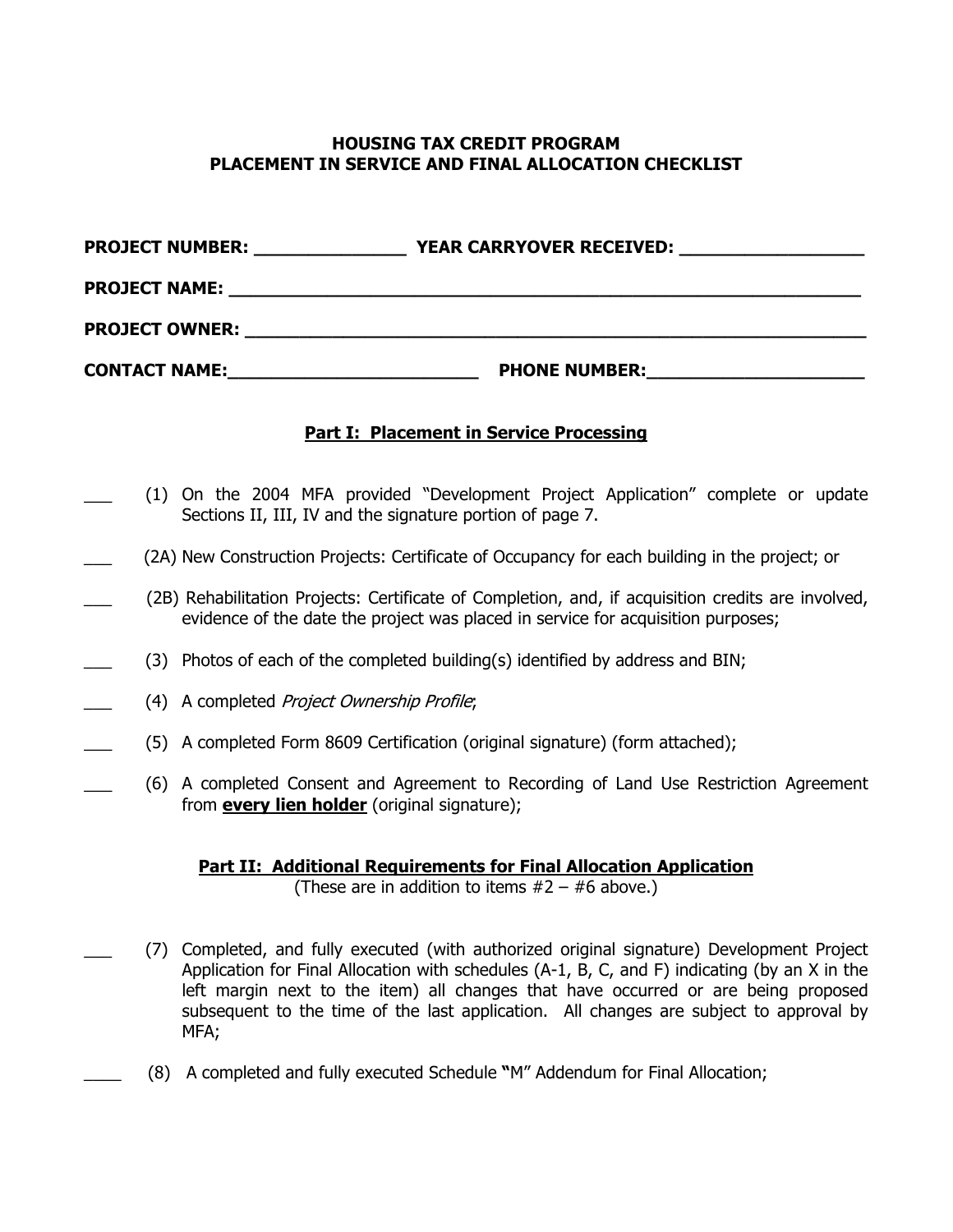- \_\_\_ (9) Written certification from the equity investor of a) total gross funds raised (or to be raised) from sale of the tax credits, b) itemization of all costs associated with the syndication, c) total equity payment to the partnership, d) pay-in schedule and relevant benchmarks, e) amount of tax credit expected, and f) gross price paid per dollar of tax credit;
- (10) Project owner's certification, on Final Cost Certification, MFA Form A, of actual total project costs and eligible basis incurred, signed (original signatures) and attested (form attached);
- (11) Completed Accountant's *Independent Auditor's Report, MFA Form B*, by independent tax accountant with correct Federal Tax Identification Number (form attached);
- (12) Completed Costs Incurred by Building, MFA Form C, showing costs incurred separately for **each** building (form attached);
- (13) Completed Owner's Attorney's Opinion; by independent tax attorney (original signature) (sample attached) $\frac{1}{l}$  $\frac{1}{l}$  $\frac{1}{l}$ ;
- $(14)$  Completed " As Built" Architect Certification (original signature) (form attached)<sup>1</sup>;
- $(15)$  Updated cash flow analysis (15-year pro forma);
	- \_\_\_ (16) Complete (with all exhibits attached) copy of the executed partnership or operating agreement;
- \_\_\_ (17) Compliance Training Certificate for both owner and management company;
- \_\_\_ (18) Certification identifying all federal, state, and local funds which apply to the project, including source, type (whether it is a loan, grant, rent subsidy, etc.), terms and amount; if applicable;
- (19) Copy of the signed cost certifications submitted to FHA, lenders, or RD (FmHA), as applicable; and
- (20) Check payable to MFA (with tax credit project number and "HTC Compliance Fee") noted on check, in the amount of the total number of set aside units multiplied by 35, for the first year's compliance monitoring fee.
- \_\_\_ (21) Copy of the Recorded Land Use Restriction Agreement (LURA) (Only if the project was previously placed in service.)

<span id="page-3-0"></span> $\overline{a}$ <sup>1</sup> Please note that forms of Independent Auditor's Report for Final Allocation and Owners' Attorney's Opinion are provided. These have been developed with the help of qualified professionals in each field. The form of Independent Auditor's Report is optional, the form of Owner's Attorney Opinion is required. If the MFA form of Independent Auditor's Report is not used, the Owner and CPA are solely responsible for their format meeting the requirements of IRC, Section 42, as amended and all other applicable laws, rules, and regulations. MFA will not make this determination. In addition, the form of "As-Built" Certification is required, without modification.